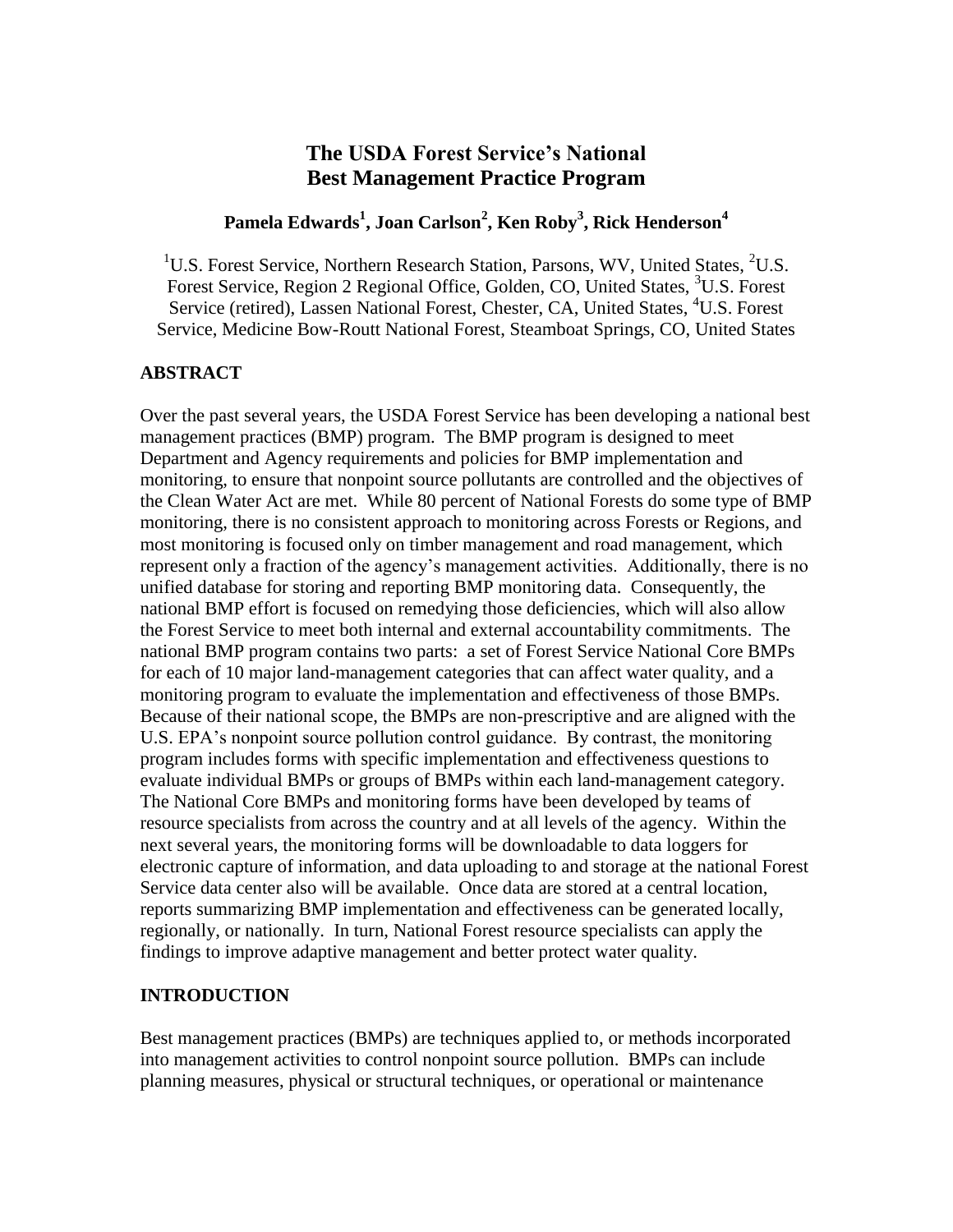procedures. As a result, various BMPs can be applied throughout the planning, operation, and maintenance periods, as well as into closure, reclamation, or recovery periods.

Use of BMPs for activities considered to be nonpoint sources of pollution traces its origins to the Clean Water Act and its amendments (PL 92-500, PL 95-217, PL 100-4). More specifically for the U.S. Forest Service, the Code of Federal Regulations (40CFR130) and Forest Service policy (FSM 2532.03) direct that BMPs be the primary tools for controlling nonpoint source (NPS) pollution for the agency. These same regulations and policies also direct that BMPs should be monitored to ensure that they are properly designed, applied, maintained, and where monitoring shows deficiencies, improvements or corrections should be made.

Approximately 80 percent of National Forests participate in some type of BMP monitoring; however, there is no consistent approach to monitoring across Forests or Regions. Except for Forests in the Pacific Southwest Region (i.e., California), most Forest Service BMP monitoring efforts focus on timber management and road management activities, but these represent only a small portion of the land disturbing management activities in which the Forest Service participates. Even the Pacific Southwest Region, which probably has the agency's most formal and complete BMP monitoring program, does not have protocols for evaluating some major land management activities (e.g., wildfire suppression). There also is no single database for storing BMP monitoring data and no formal process for summarizing data and compiling reports to evaluate BMP implementation or effectiveness on a national scale. Consequently, the National BMP program is focused on remedying monitoring deficiencies, bringing consistency and repeatability to monitoring procedures, and creating data management and reporting techniques that will allow the Forest Service to meet both internal and external commitments for accountability and adaptive management to better ensure that Clean Water Act objectives and Department and Agency regulations and policies are met.

## **THE NATIONAL BMP PROGRAM**

The national BMP program includes two parts – a document describing a set of Forest Service core BMPs for each of 10 land-management categories (Table 1) and a monitoring program that could be applied nationally within the agency to evaluate the implementation and effectiveness of those BMPs.

### The National Core BMPs

Each National Forest and Grassland currently has a set of BMPs used to control nonpoint source pollution. These BMPs were derived from state-approved BMP lists, Forest Service policy, other agencies' BMP lists, scientific literature, and professional judgment. As a result, there is no single, consistent, standard list of BMPs used throughout the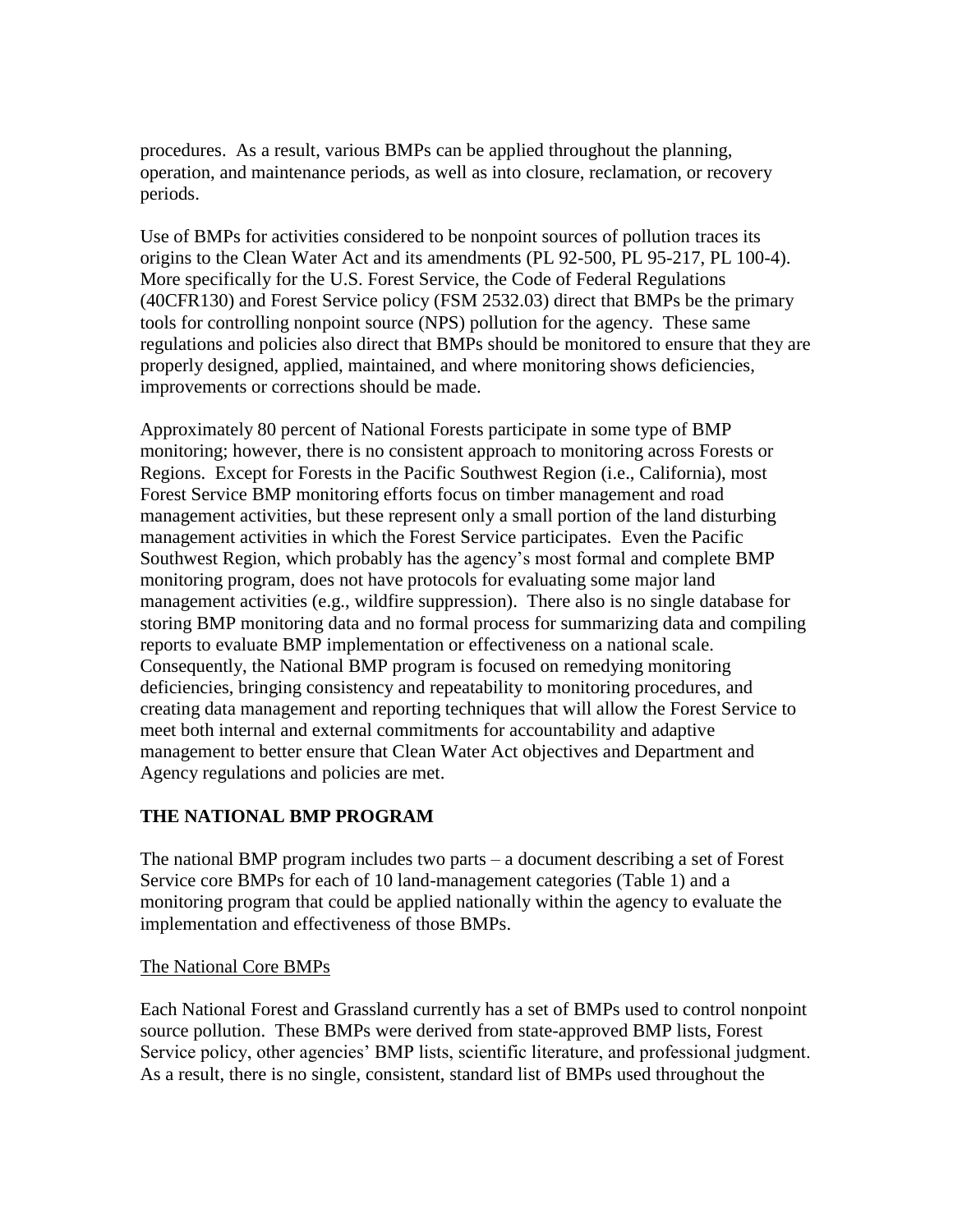Table 1. Land-management categories (in bold) and associated core National BMPs for the Forest Service's National BMP Program. For the purposes of monitoring, the Project Planning and Analysis (General Planning BMP) are considered within each of the landmanagement categories.

**General Planning Water Uses** Project Planning and Analysis Water Uses Planning

Rangeland Permit Administration Dams and Impoundments Range Improvements

Vegetation Management Planning Planning Planning Erosion Prevention and Control Ponds and Wetlands Streamside Management Zones Stream Channels and Floodplains Ground-Based Skidding and Yarding Operations Suspended Yarding Operations **Recreation** Landings Recreation Planning Mechanical Site Treatment Developed Recreation Sites

Travel Management Planning and Analysis Pack and Riding Stock Use Areas Road Location and Design **Motorized and Non-motorized Trails** Road Construction and Reconstruction Watercraft Launches Road Maintenance and Operations Recreation Special Use Authorizations Road Storage Ski Runs and Lifts Road Decommissioning Ski Area Snowmaking Stream Crossings Ski Area Base Facilities Parking Sites and Staging Areas Equipment Refueling and Servicing **Wildland Fire Management** Aggregate Borrow Areas Wildland Fire Management Planning

Minerals Exploration Minerals Production **Facilities and Non-recreation Special Uses** Ore Stockpiles, Mine Waste Storage and Disposal, Reserve Pits, and Settling Ponds Placer Mining and Sand & Gravel Operations Public Water Systems Produced Water Sanitation Systems Minerals Extraction Site Reclamation Solid Waste Disposal

Chemical Use Planning Facility Reclamation Follow Label Directions Non-recreation Special Use Authorizations Chemical Use Near Water Bodies Chemical Use In Water Bodies Container and Equipment Cleaning and Disposal Chemical Application Monitoring and Evaluation

Water Wells for Production and Monitoring **Rangeland Management** Administrative Water Developments Rangeland Management Planning Water Diversions and Conveyances

### **Aquatic Ecosystems**

**Vegetation Harvest and Regeneration** Aquatic Ecosystem Improvement and Restoration

Dispersed Recreation **Road Management** Off-Highway Vehicles Snow Removal and Storage Recreation Site Restoration and Rehabilitation

Use of Wildland Fire **Minerals** Mildland Fire Control and Suppression Minerals Planning Wildland Fire Suppression Damage Rehabilitation

Facilities and Non-recreation Special Uses Planning Facility Construction Hazardous Materials **Chemical Use** Vehicle and Equipment Wash Water Pipelines, Transmission Facilities, and Rights-of-Way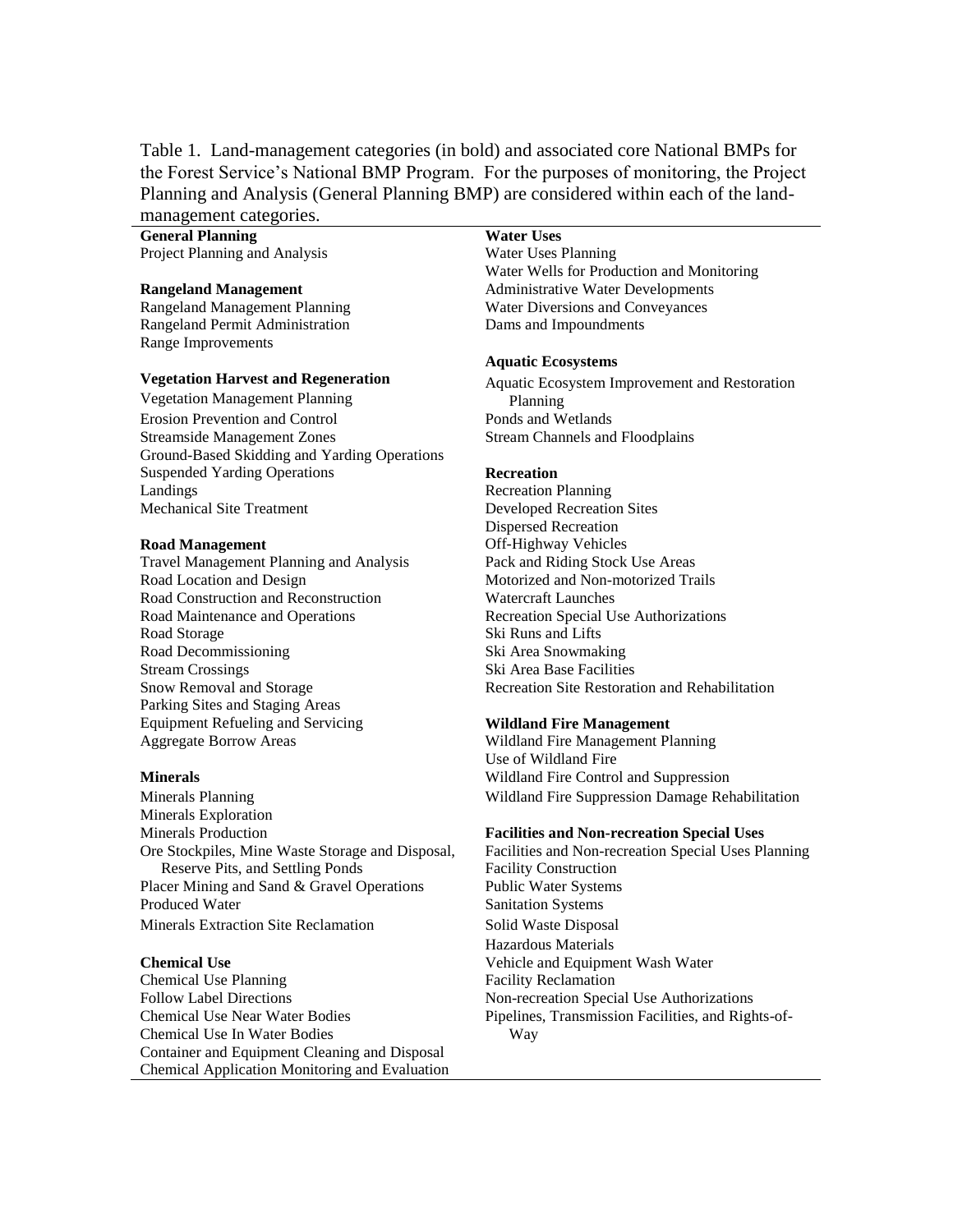Forest Service. The National Core BMPs were developed to provide a single, consistent, standard set of BMPs against which to monitor implementation and effectiveness throughout the National Forest System.

There has been some misconception within the agency that the national BMPs were being designed to define specific prescriptive measures that each Forest and Grassland must employ. Understandably, there was concern that inflexible standard prescriptions would create untenable problems because 1) they may conflict with Forest-level BMPs requirements, and 2) terrain, soils, geology, climate, and other factors affecting NPS pollution differ widely across the country and even within Forests. However, because of their national scope, the core BMPs are in fact non-prescriptive and are aligned with the U.S. EPA's nonpoint source pollution control guidance. Each core BMP identifies a primary feature or type of activity that must be considered within the corresponding land use to control nonpoint source pollution (Table 1).

Each core BMP carries with it descriptions of techniques that may be considered or applied to address NPS pollution. There is no expectation that all of these will be applied in any given situation; nor are the lists of techniques all inclusive – it is recognized that other techniques not listed could be appropriate. The techniques are more prescriptive than the core BMPs, but they remain less prescriptive than BMPs used at the Forest or project level. For example, the techniques in the core BMPs may provide information on a variety of methods to control erosion on trails, such as water bars, but they do not provide recommendations on their spacing. Prescriptions that include considerations, such as frequency or intensity of features, or vegetation or seed recommendations and rates, are developed on a location-specific basis by resource specialists or employ formalized Forest standards or guidelines, and/or state BMPs, where applicable.

The core BMPs were developed by teams of resource specialists across the country at the District, Forest, Regional, and National office levels. Revision and editing of the final draft version were completed in fall 2009. The draft document describing the national core BMPs and associated techniques is undergoing internal Forest Service review. Following revision, the revised draft document will be released for external review and comment through the Federal Register – this will probably occur in summer 2010. The final version of the national core BMPs then will be developed and become part of the Forest Service Handbook.

### The National BMP Monitoring Program

The steering team that initiated the BMP monitoring program began their work by reviewing several different existing BMP monitoring programs, including the Pacific Southwest Region (Forest Service) program (http://www.fs.fed.us/r5/publications/water\_resources/waterquality/index.html), the Northeastern State and Private Monitoring Program (http://www.na.fs.fed.us/watershed/bmp.shtm), and several state monitoring programs.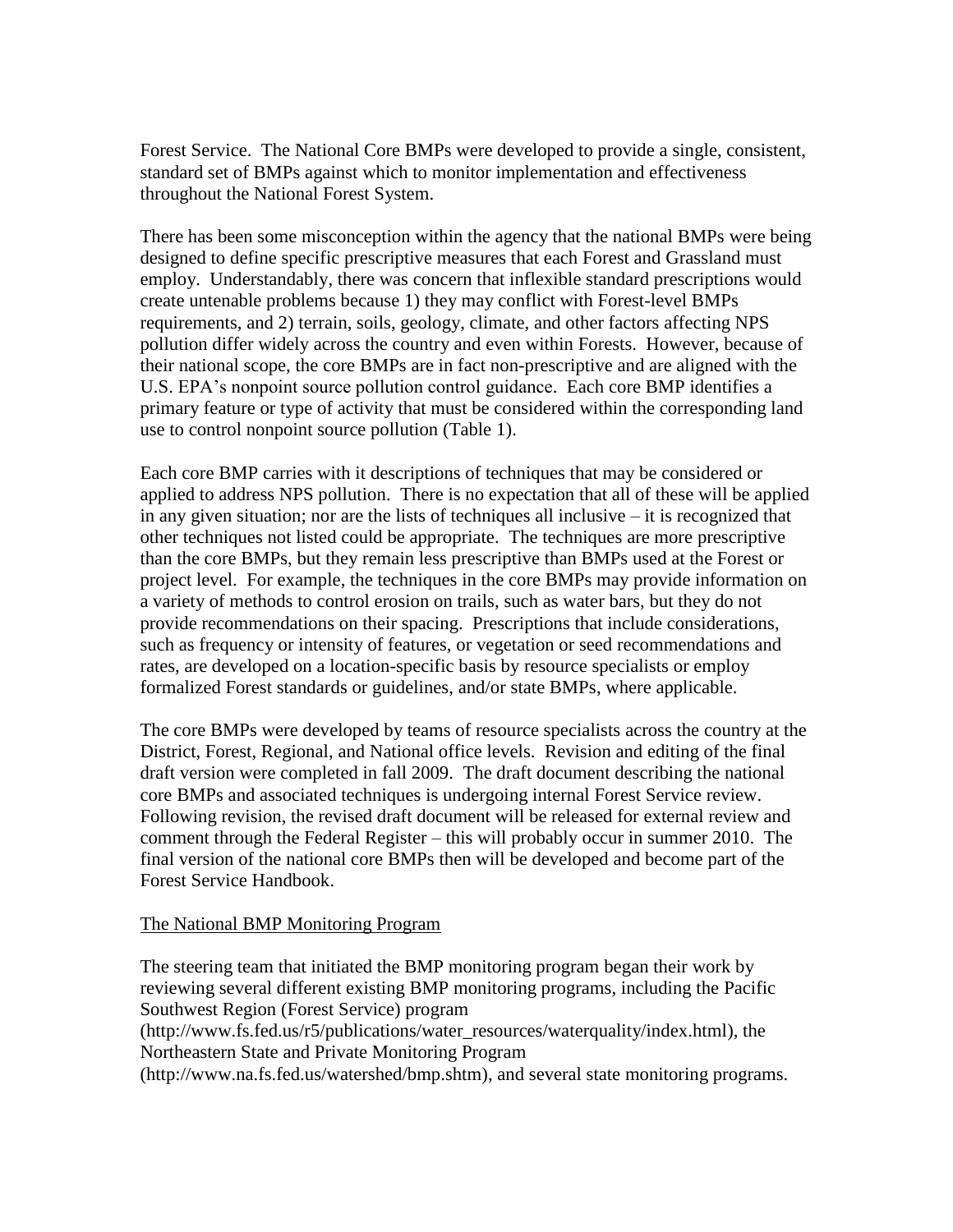During the review, the team identified features they found useful and lacking in each approach, and based on that information they defined several attributes that were critical for establishing a successful national monitoring program. These were: evaluations of both BMP implementation and BMP effectiveness; objective questions that would yield repeatable answers if different people reviewed a site under the same conditions; questions that would allow the results to be sorted and examined for reporting purposes; questions that could capture information on corrective actions needed in the short term; and questions that could capture information to improve adaptive management. In addition, the decision was made to restrict monitoring questions to those that would be valuable at the Forest level, rather than focus only on questions tailored to meet national agency accountability goals. Local focus is expected to increase the probability that monitoring would be done, and done thoroughly. Furthermore, the team expected that answers to project-level questions also would be those that would be necessary to scale up results to address questions of Regional or national accountability, or to track temporal trends.

Development of the monitoring program began about 2.5 years ago. A different team was assembled for each land-management category to develop forms containing relevant questions to evaluate BMP implementation and effectiveness. Most teams were comprised of one or two steering team members and typically four to six District- or Forest-level resource specialists from across the country. In some instances there was also participation from Regional or National Office personnel. Each team worked 1-4 months, depending upon the breadth and complexity of the land-management category and core BMPs, usually by web conferencing, to develop and refine the monitoring questions.

For most land-management categories, a separate monitoring form was developed for each core BMP. However, the General Planning BMP and the individual planning core BMPs in each land-management category do not have separate forms because planning questions are incorporated within the other forms. In addition, for some landmanagement categories closely related BMPs were grouped for monitoring. For example, for Rangeland Management, which has three core BMPs (Table 1), there is only a single form, and for Minerals, all of the seven core BMPs (Table 1) are considered in only two forms: Exploration and Production, and Reclamation. However, regardless of the number of forms involved, the structure and the pattern of questions on each form are similar. Also consistent is the use of random samples in the selection of monitored sites. Though personnel can apply the protocols to any site to gain information about BMP performance, only samples that are randomly selected will be used in national data analysis and reporting.

Each evaluation form includes four sections presented in this order – header, implementation, effectiveness, and general comments. Header questions focus on providing basic information, such as who performed the evaluation, when was it performed, where was it performed, and the hydrologic and weather conditions present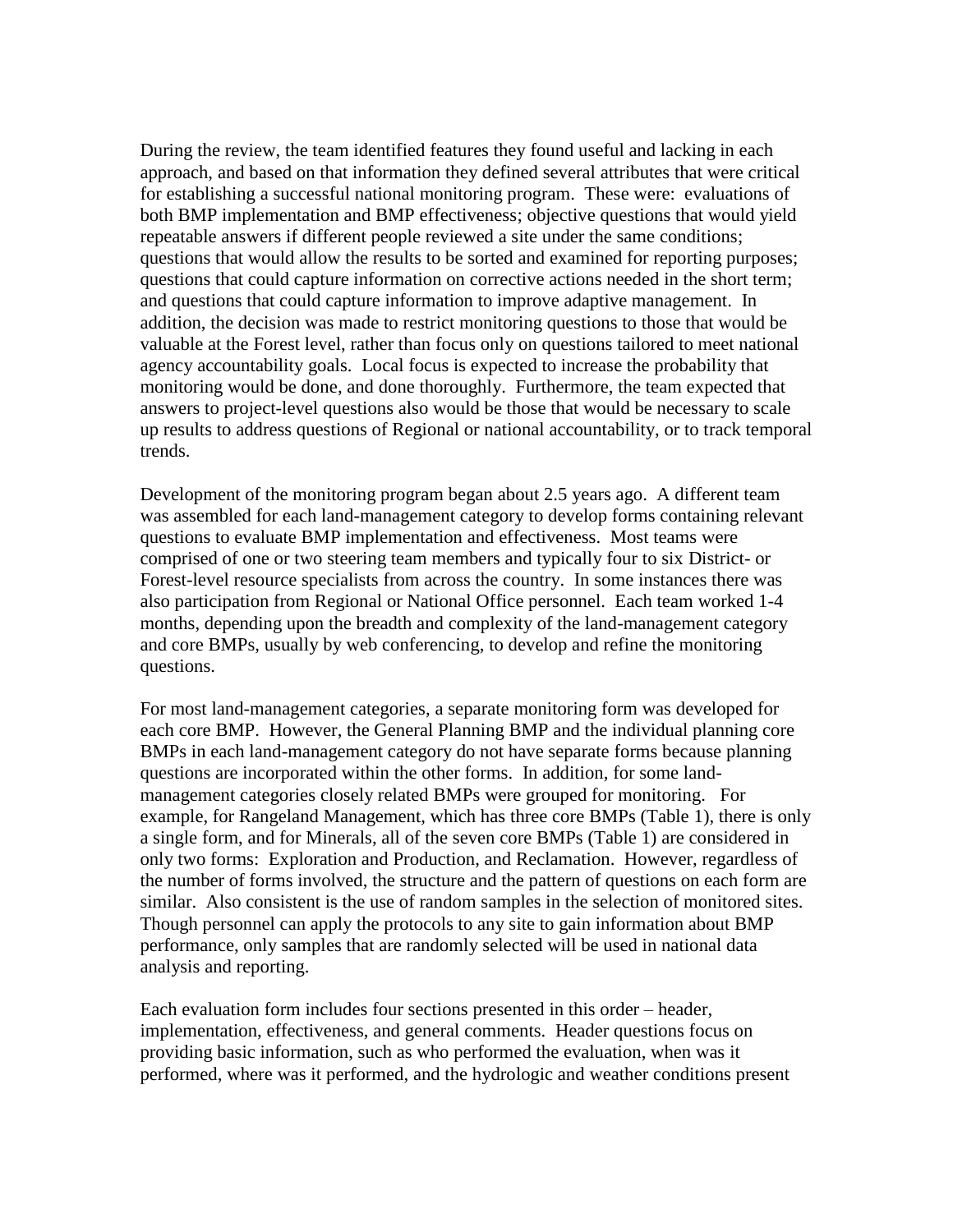prior to or at the time of the evaluation, respectively. Header questions also provide information about the type, extent, and timing of the land-management activity that can be used later for sorting and summarizing purposes.

In a broad sense, implementation is evaluated by determining whether 'we did what we said we were going to do', rather than focusing on whether specific prescriptions were implemented. For example, one Forest may require 100-ft spacings for certain road drainage structures and another might require 75-ft spacings; consequently, the related implementation question would focus on whether direction regarding drainage spacing was followed, which would apply to any Forest regardless of the applicable prescription. The implementation section of each form generally begins with questions about planning; i.e., were specific considerations or issues related to NPS pollution control and BMPs included in the environmental analysis and project decision. These are followed by parallel questions asking whether the considerations or issues included in the environmental analysis and project decision were included in the contract or plan. Subsequent questions focus on whether the NPS-related BMPs were implemented fully, and when full implementation was not achieved the reviewers are asked to provide details about the actions that were not implemented and corrective actions that should be taken to improve implementation.

Effectiveness questions tier back to the implementation questions to determine whether the BMPs were effective at controlling NPS pollution. Effectiveness is determined by on-site observations for evidence of erosion and sedimentation, fuel or chemical pollution, human or domestic animal waste, and trash. When evidence of pollution is found, the location of that evidence relative to water bodies (e.g., in the water body, in the riparian area, outside of the riparian area) must be identified, and the reviewers are directed to identify the causes, sources, and corrective actions that must be taken to rectify the situation.

Information about actions that should be taken to improve adaptive management also is sought at the end of both the implementation and effectiveness sections. Adaptive management is defined differently than corrective actions. The latter are specific actions applicable to the deficiencies encountered at the evaluated site (e.g., an undersized culvert at a stream crossing), whereas adaptive management applies more broadly to the type of project. Suggested actions to improve future adaptive management may result from repeatedly encountering similar deficiencies or problems over time during BMP monitoring or other monitoring (e.g., procedures used to estimate culvert capacity have consistently resulted in undersized culverts).

The final section of each monitoring form is general comments. Any type of information that a Forest may find useful can be included in this section; the information does not have to pertain to BMPs. This information will be used solely at the Forest or District level, and there is no expectation that it will become part of the BMP reporting effort.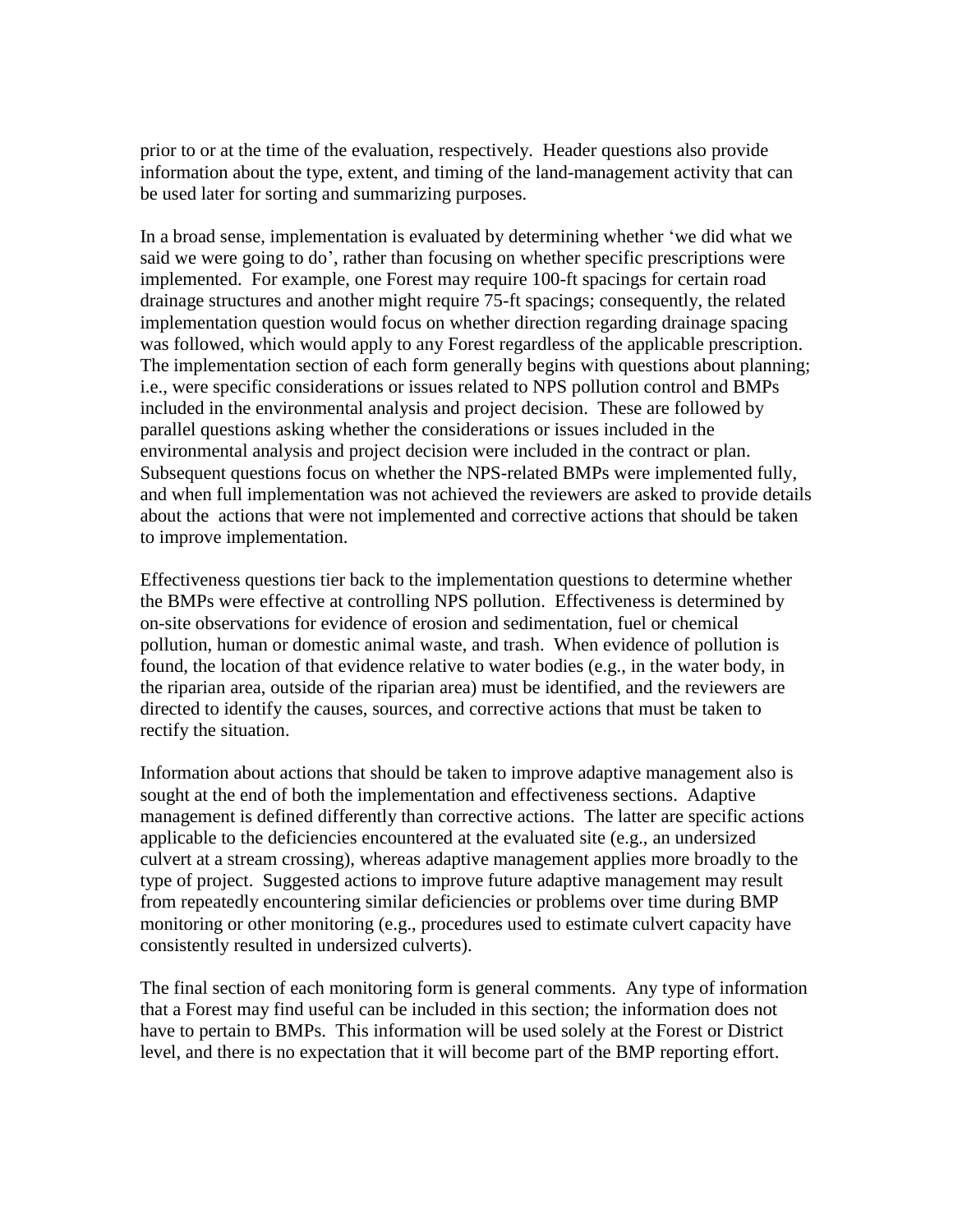Header questions involve some investigative work in the office, with the remainder of the questions answered in the field. By contrast, while some implementation questions can be answered only in the field, others may require thorough review of planning documents (e.g., project decision documents, Forest or Grassland Land and Resource Management Plans, daily diary reports, etc.) along with other pertinent regulatory documents. The effectiveness questions are almost entirely dependent upon field observations, though in some cases effectiveness responses also may include results from prior monitoring that was conducted to meet other Forest needs or requirements. For example, flow records kept to ensure water rights are met may be used to answer individual questions related to diversions in the Water Uses BMPs.

Supporting documentation also exists for each of the forms. This includes explanations on how to define populations for that form, how to select samples from that population, how to identify the area to be monitored for that sample (when the entire area is not evaluated), and the procedures to move through the area to complete monitoring. Other supporting documentation includes question-by-question instructions for each form, which clarify questions in greater detail when necessary, and explain the types of information that should be considered or the things that should be examined to answer each question.

To date, monitoring forms and supporting documentation for 8 of the 10 activities have been completed. Forms and other documentation for the remaining two landmanagement categories – Facilities and Non-recreation Special Uses, and Chemical Uses – will be developed in spring-summer 2010. Vegetation Management and Rangeland Management forms (and documentation) have been reviewed and field tested by approximately 15 Forests each, and revisions have been made based on comments from that pilot testing. The remaining forms are scheduled to be field tested during spring and summer 2010, with revisions following. After those revisions are completed, the forms and supporting documentation will be made available for agency-wide use. A glossary containing definitions of terms will be the final piece of supporting documentation that will be prepared for the monitoring portion of the program. It is expected to be completed in late 2010 or early 2011.

### Data Management

Currently, the monitoring forms are available only in paper format. However, the Forest Service's San Dimas Technology and Development Center is working on software to make all of the forms downloadable to several types of common field data recorders for electronic capture of information. This work is expected to be completed in the next couple of years, though paper data collection will be permitted for Forests that prefer this method or for Forests that do not currently have and cannot afford compatible field data recorders.